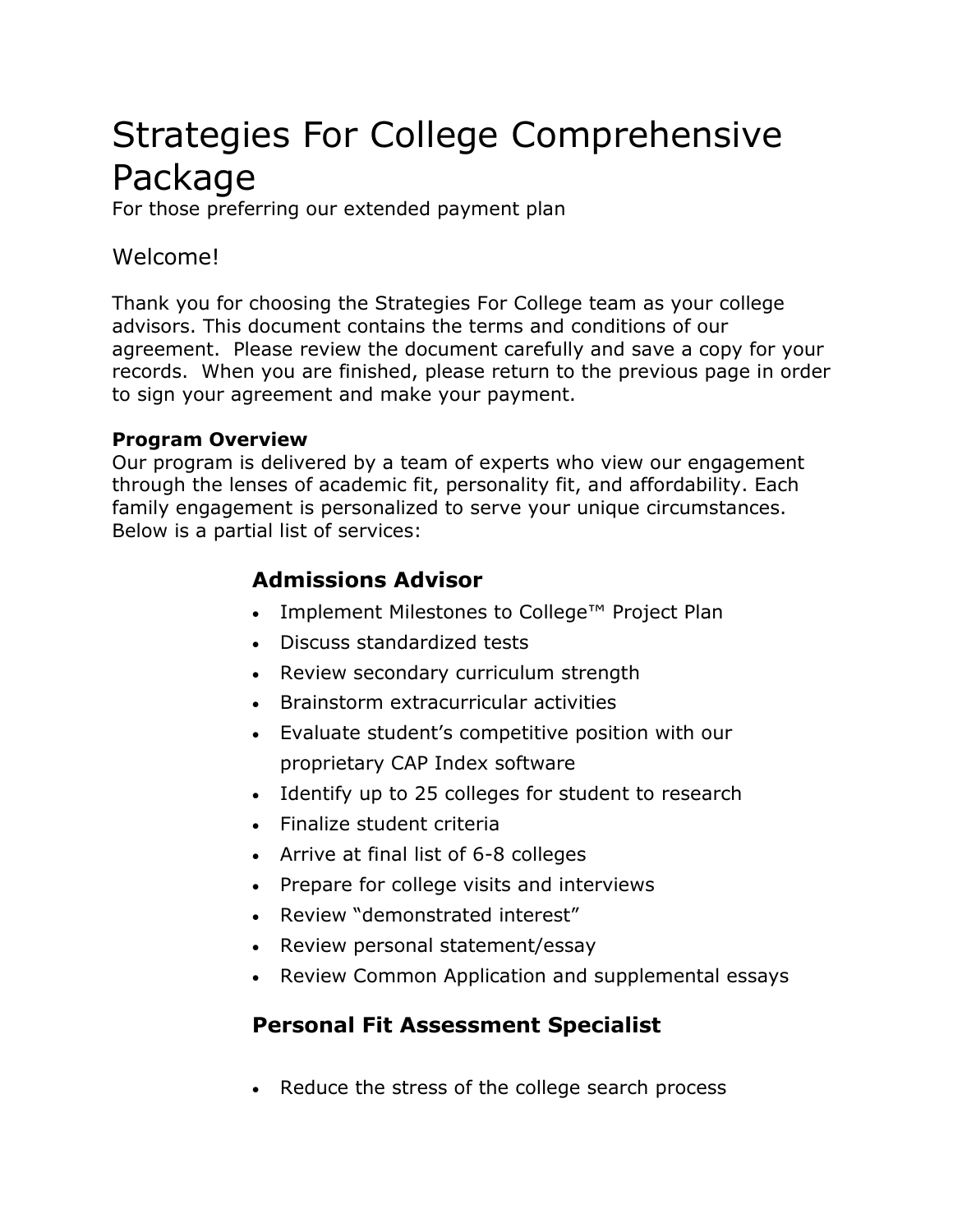- Understand your individual learning style
- Discover your natural strengths and talents
- Gain confidence in your college direction
- Identify best-fit career options and college majors

## **Affordability Expert**

- Provide detailed aid eligibility analysis with financial aid and scholarship projections
- Discuss preliminary eligibility for college-awarded scholarships
- Determine, if any, financial boundaries for college selection
- Design college funding plan
- Calculate EFC (Expected family Contribution) for FAFSA and, if required, CSS Profile.
- Review financial awards (as appropriate) and clarify family financial obligations to the college
- Provide financial forms oversight during the college years

Although there are no guarantees, outcomes depend in part upon each of us fulfilling our respective responsibilities as follows:

#### **Our Responsibilities**

- Be accessible to both you and your student in accordance with the scope and terms described in this agreementsEPISEP!
- Assist with defining tasks, plans, and schedules in support of college selection, application, and financial strategies
- Advise and assist you and your student to prepare for direct interaction with college officials, faculty, and/or coaches
- Provide quality information and professional advice consistent with the services described in this agreement
- Maintain your financial privacy

**P**<br>[SEP]

#### **Your Responsibilities**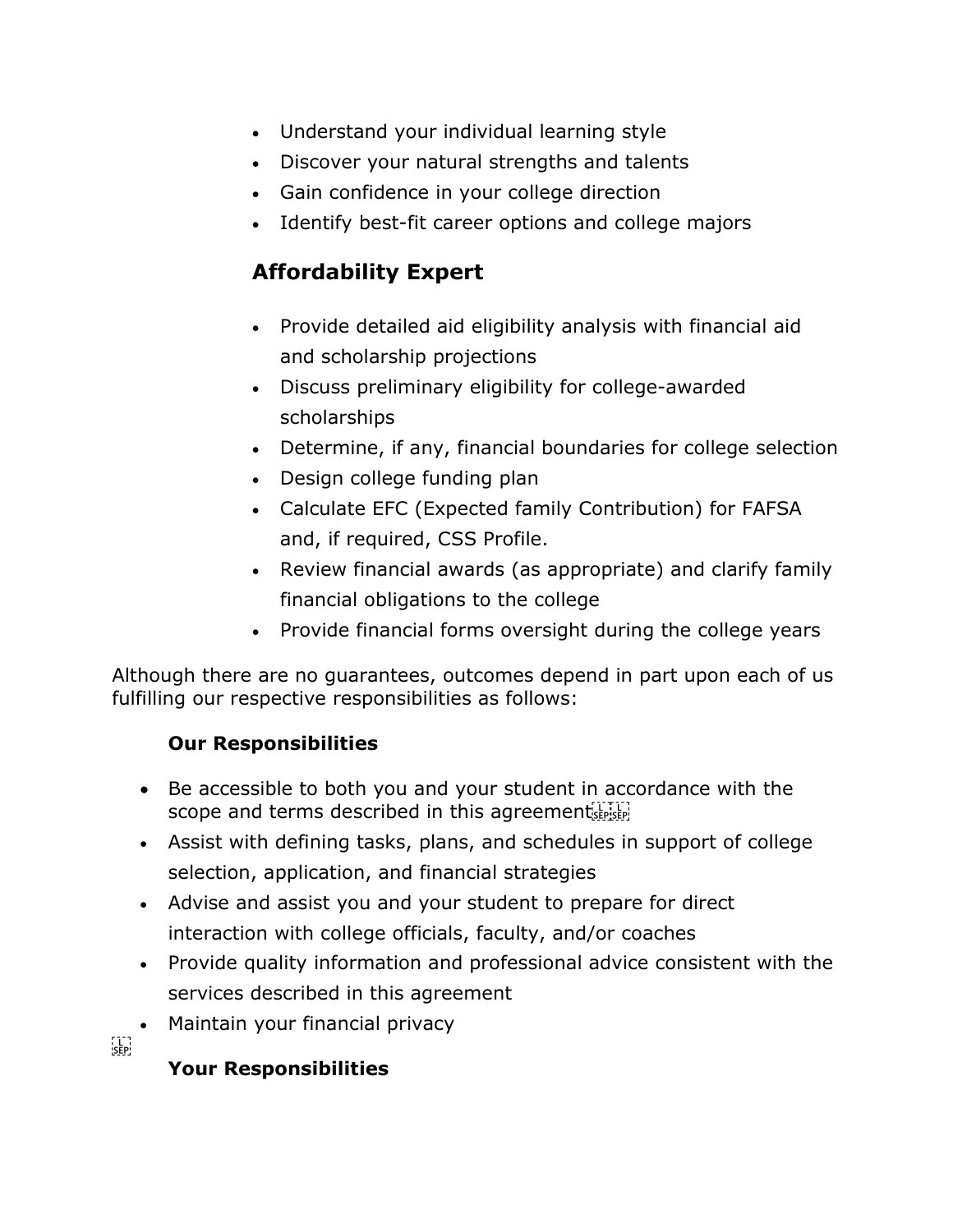- Submit timely, accurate, and complete information as needed to support meetings, milestone events, and deadlines
- Maintain the confidentiality of copyrighted documents received (i.e., do not share information with any third parties)
- Provide timely disclosure of disabilities, counseling, medical, or legal circumstances which may impact our advice
- Interact directly with college officials to resolve student/familyspecific issues regarding admission and financial aid
- Submit admissions and financial aid applications, and standardized test score reports to the appropriate parties and pay associated fees
- Advise us of any changes in address, phone numbers, email addresses, or applicable payment information

### **Warranties, Service Limitations, and Confidentiality**

We do not quarantee admission to any college or university, nor can we guarantee college funding from any source. We do not provide legal, tax or investment advice. We do not assist with seeking third party (private, noncollege) scholarships. Contact your high school guidance office for thirdparty scholarship sources and information. Absent very unusual family circumstances and without a specific power of attorney, we cannot interact with college officials directly on your or your student's behalf.

#### **Meetings and Other Interactions**

Meetings are typically conducted using Zoom's online conferencing technology. They are scheduled according to when you begin the program. Meeting intervals will vary but conform to the Milestones Project Plan. This will allow ample time to complete assigned tasks. Unlimited email support is provided with this agreement. We encourage you and your student to use this resource to supplement meetings.

#### **Cost of Services & Payment Terms**

The total cost of services is \$7,500 if paid within 90 days of contract signing. If extended payments are requested, a \$2,000.00 deposit is required, followed by 10 monthly payments of \$575. Total cost of services for clients using extended payment is \$7,750.00 which includes a service charge of